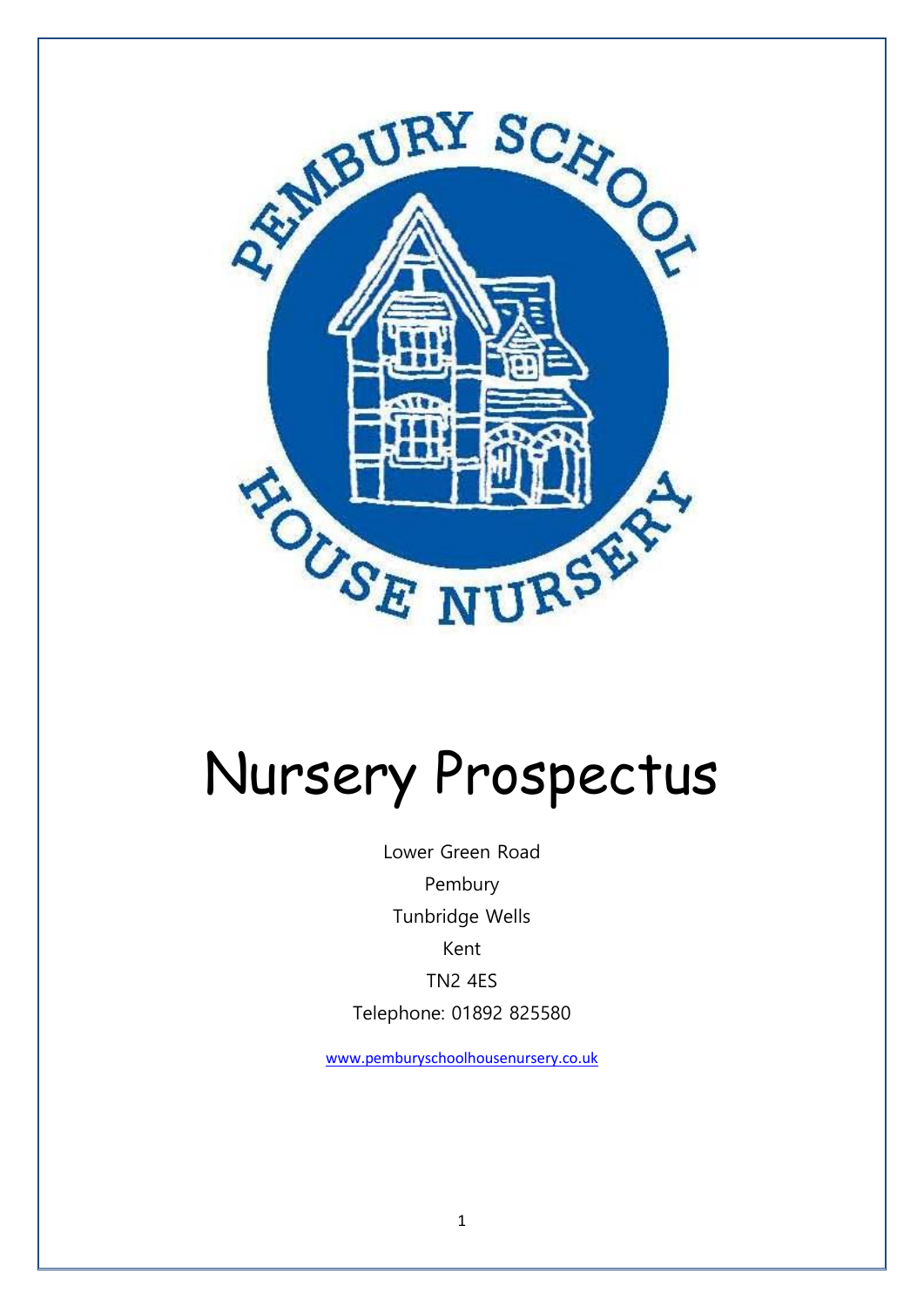# **Welcome to Pembury School House Nursery**

# **Our Promise**

At Pembury School House Nursery we will work in partnership with every family to provide the highest quality childcare and education for your child. We provide a safe, stimulating and nurturing environment where children are cared for in an atmosphere of care and warmth.

Children's learning is taken forward, offering opportunities for all to succeed and reach their individual potential; valuing unique achievements and interests.

Your child is at a crucial stage of development; with research showing that children learn and develop more rapidly in the first seven years of life than at any other time.

Pembury School House Nursery is proud to hold an 'Outstanding' Ofsted judgement and to be part of the Collaboration Early Years Team for Kent.

This handbook is intended to give you information about the nursery, should you have any further questions please do not hesitate to contact a member of staff.

# **The Team**

| Manager of Nursery | Kelly Marsh                                                  |
|--------------------|--------------------------------------------------------------|
| Roles              | Safeguarding Leader<br>Special Educational Needs Coordinator |
|                    | Behaviour Management Co-coordinator<br>First Aider           |
| Qualifications     | Diploma in Children's Studies                                |
|                    | Studying for Early Years Level 5                             |
|                    | <b>Lead Practitioner</b>                                     |

Kelly joined the Nursery in May 2018. She has extensive experience working with children aged from birth to 7yrs 11mths. She has worked with children in various Early Years settings, including Nurseries, full-day care and pre-schools. Kelly completed her Diploma in Childcare studies in September 2015. Kelly is part of a leading collaborative Early Years Team in Tunbridge Wells.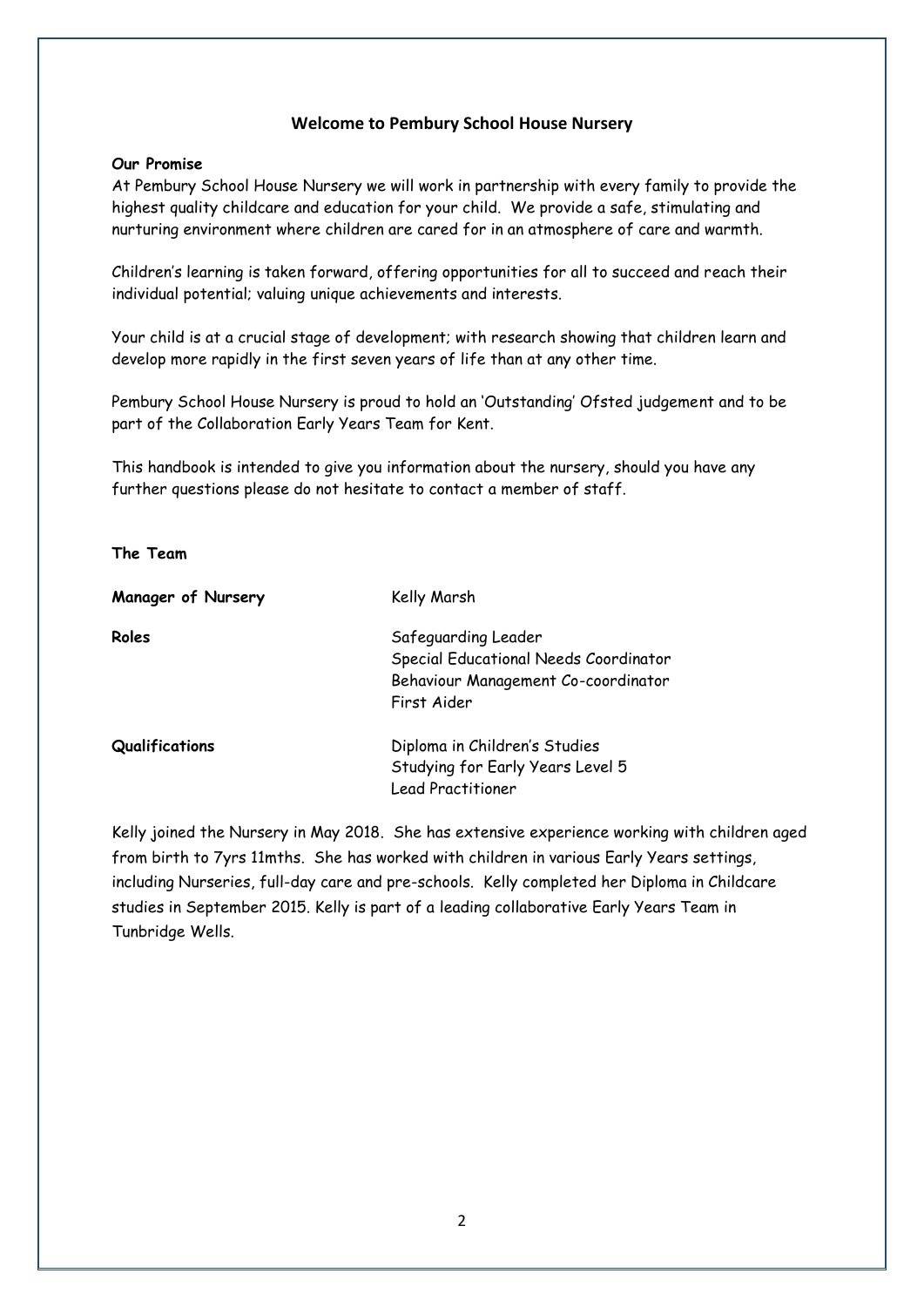| Deputy Head of Nursery | Victoria Tracey                                                  |
|------------------------|------------------------------------------------------------------|
| Roles                  | First Aider<br>Safeguarding Lead Support                         |
| Qualifications         | CACHE Diploma in Childcare and Education<br>Paediatric First Aid |

Vicky joined the Nursery in September 2017. She works both morning and afternoon sessions; Vicky has extensive childcare and education experience. She has worked with a range of children; various ages and abilities.

| <b>Early Years Educator</b> | Kate Vanns  |
|-----------------------------|-------------|
| Role                        | Key Person  |
|                             | First Aider |

**Qualifications** Qualified Teacher Status

Kate joined the nursery in September 2018. She works part time; both morning and afternoon sessions.

| <b>Early Years Educator</b> | Cora Akhurst                                                   |
|-----------------------------|----------------------------------------------------------------|
| Role                        | Key Person                                                     |
| Qualifications              | Started Cache Level 3 Diploma for the Early Years<br>Workforce |

Cora joined the Nursery in November 2020. She works both morning and afternoon sessions. Cora is currently undertaking a Level 3 in Early Years Education.

| <b>Early Years Educator</b> | Carly Moore                          |
|-----------------------------|--------------------------------------|
| Role                        | Key Person                           |
|                             | First Aider                          |
| Qualifications              | Cache Level 3 in Homebased Childcare |
|                             |                                      |

Carly joined the nursery in May 2021. She works part time; both morning and afternoon sessions.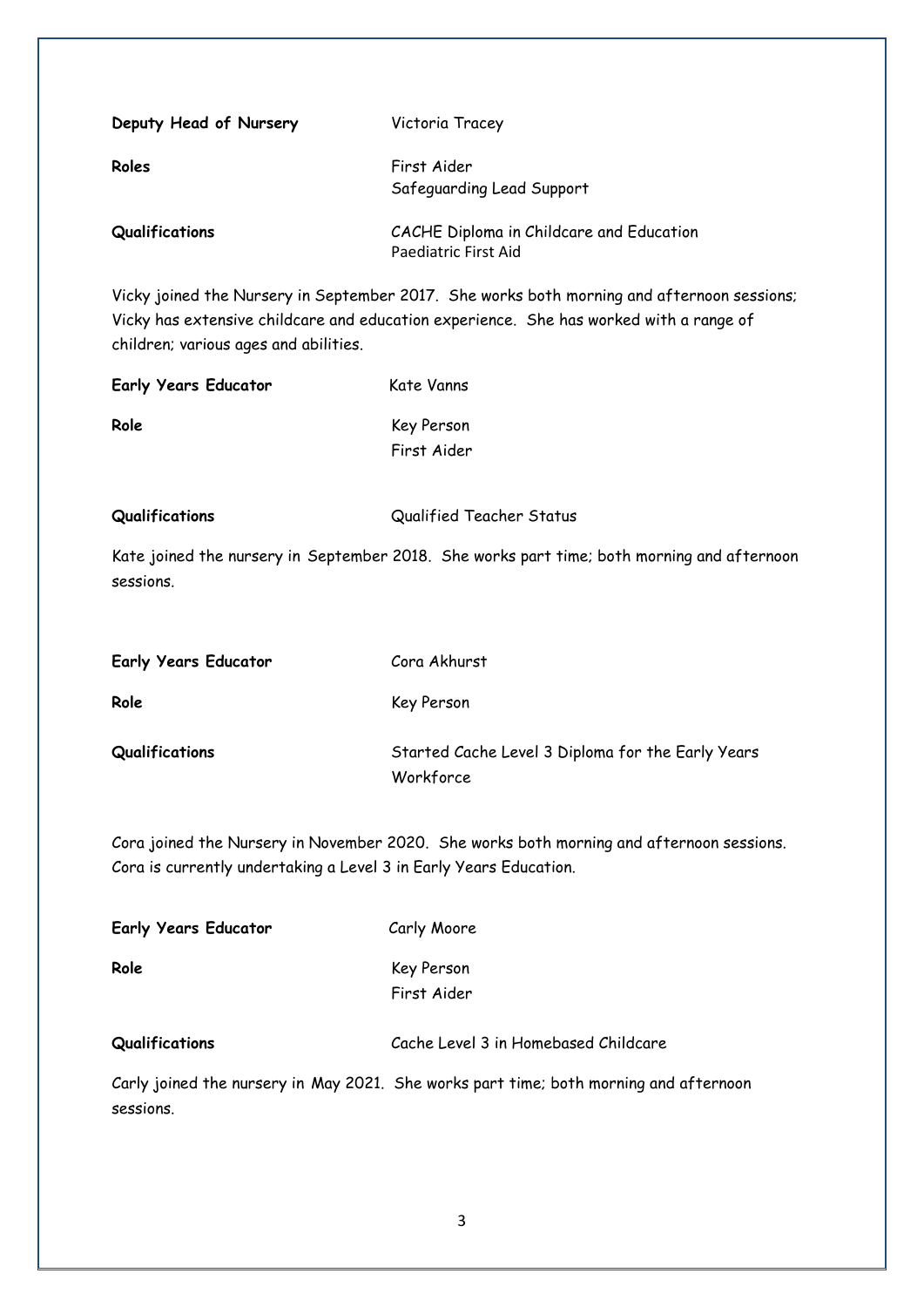| <b>Early Years Educator</b>                                                                  | Joanne Hall                                                                                       |  |
|----------------------------------------------------------------------------------------------|---------------------------------------------------------------------------------------------------|--|
| Role                                                                                         | Key Person                                                                                        |  |
|                                                                                              | First Aider                                                                                       |  |
| Qualifications                                                                               | Safeguarding training; Embarked on Cache Level 3 in<br>Early Years and Childcare in November 2021 |  |
| Jo joined the nursery in May 2021. She works part time; both morning and afternoon sessions. |                                                                                                   |  |
|                                                                                              |                                                                                                   |  |
| <b>Early Years Educator</b>                                                                  | Laurel Fawcett                                                                                    |  |
| Role                                                                                         | Key Person                                                                                        |  |
|                                                                                              | First Aider                                                                                       |  |
| Qualifications                                                                               | Cache Level 3 Diploma for the Early Years<br>Workforce                                            |  |

Laurel joined the nursery in December 2021. She works part time; both morning and afternoon sessions.

| <b>Office Manager</b> | Jane Askew                                              |
|-----------------------|---------------------------------------------------------|
| Role                  | Office manager/Nursery Director<br>First Aider          |
| Qualifications        | Cache Level 3 Diploma for the Early Years<br>Workforce. |
|                       | BA (Hons) Early Years Education & Care                  |

Jane joined the nursery in September 2017.

- All Staff attend appropriate training & courses and keep up to date with relevant legislation, government targets and aims.
- All personnel employed to work with children are assessed by OFSTED and the Disclosure and Barring Service (DBS).

# **Parental Involvement**

We recognise that parents/carers need to feel confident and comfortable with the childcare that they choose. To ensure this we operate an 'open door' policy, so that parents can discuss any aspect of their child's care or development at any time with a staff member.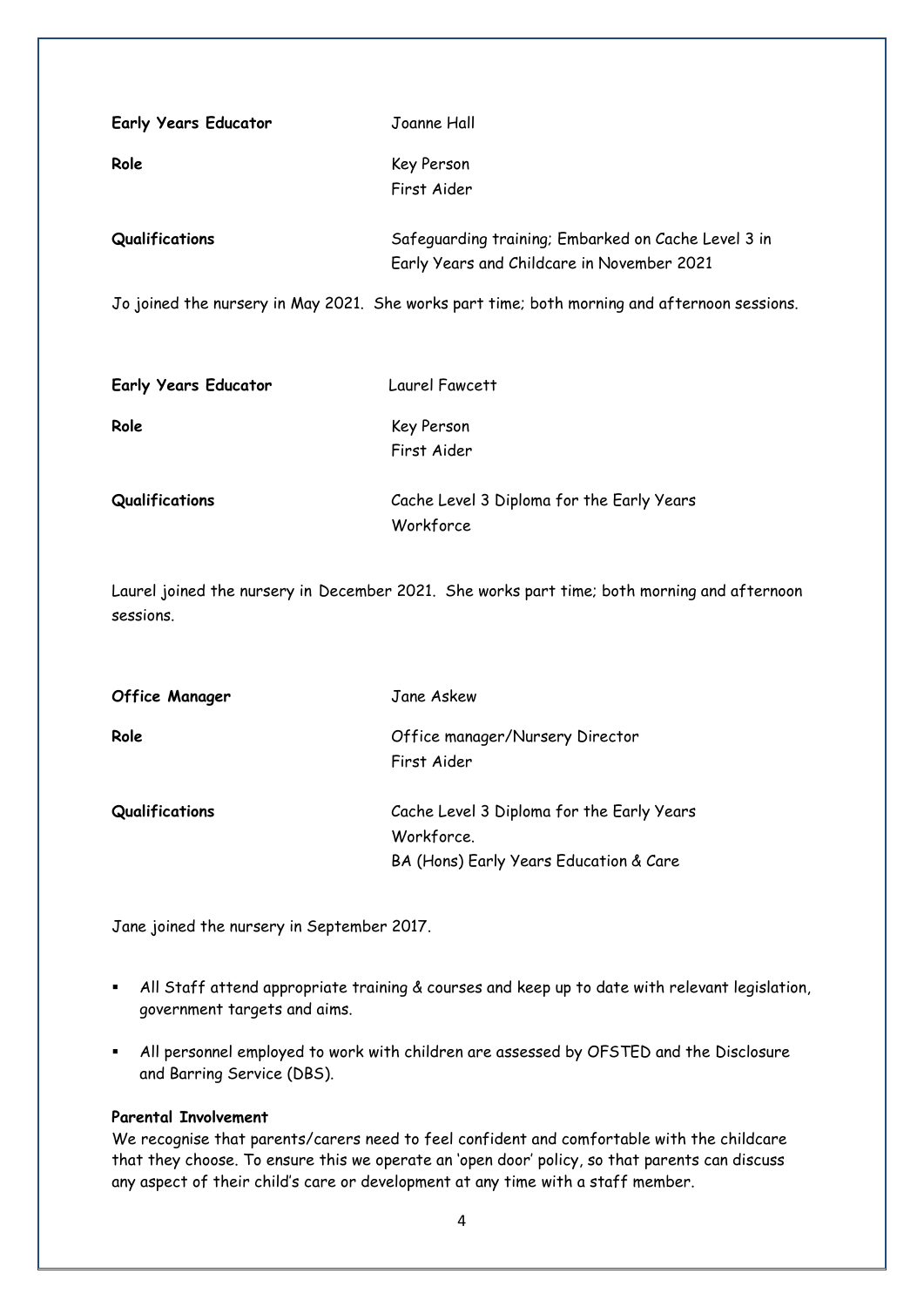Parent / carers are welcome to assist with sessions and share their child's experiences.

We have a consultation room available to be able to hold consultations, and provide a twice yearly report on our Tapestry software system to share your child's interests and achievements. Lots of information is continuously shared on this software between ourselves and families. We hold end of year consultations in the summer term

We also have a parent/carers notice board in the entrance porch to keep you up to date with nursery news, activities and events. We also have termly newsletters to keep parents informed of upcoming events and all nursery news. We also have a dedicated Facebook page for our nursery.

Please read comments made by parents/carers on our website.

# **Key Person System**

A Key Person system is used to plan and co-ordinate the development of each child, within the guidelines of the Early Years Foundation Stage. This system is based on continual observation and assessment of each child.

A Key Person is assigned to each child when they start nursery. They ensure that the needs of each child are recognised and that the daily programme and curriculum is devised to meet the child's unique needs.

Parents are welcome to read their child's profiles /records. When your child leaves nursery, all profiles and records will be given to the child's parent/ carer via Tapestry and then passed on to the school your child will be attending.

# **Settling in at Nursery**

During the first few weeks of nursery we run settling-in sessions that gradually increase in time to aid the settling of children.

When a child attends nursery for the first time, the parent / carer may stay with their child whilst he/she settles. It is important to note that when a parent / carer's stay is prolonged; the effect on the child is often opposite to that being sought- it can actually take longer for the child to settle. Parents should balance carefully the time spent with their child at nursery during this period.

Staff are available to assist you and your child. Please ask a member of staff should you have any questions.

# **Curriculum**

The Early Years Foundation Stage is the curriculum we follow. This document is produced by the Department for Education.

The curriculum will underpin all future learning by supporting, fostering and promoting children's learning and development. The document is broken down into the following themes:

A Unique Child – every child is a unique child who is constantly learning and can be resilient,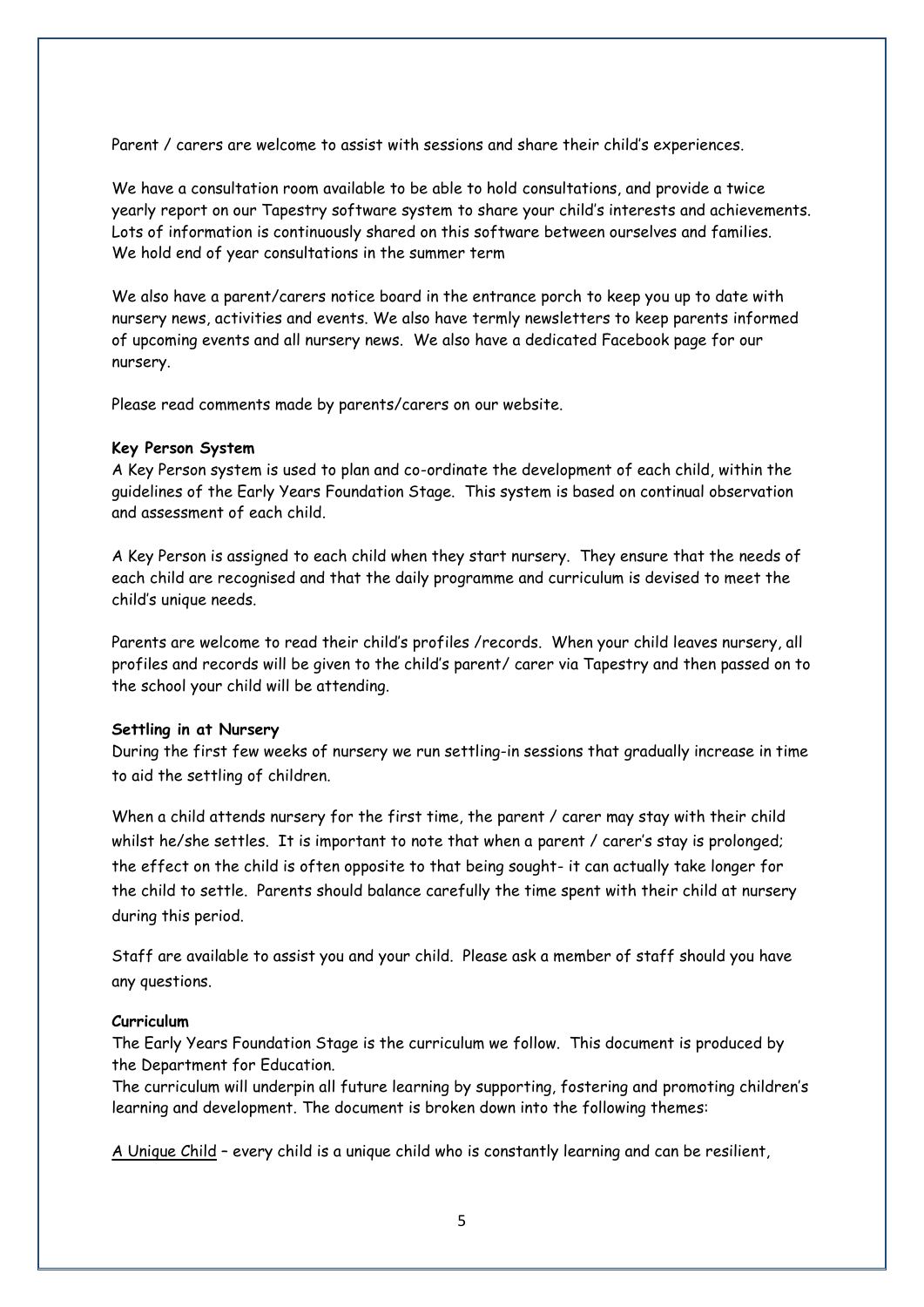capable, confident and self-assured.

Each child is valued for their own contributions. We embrace all cultures and beliefs and encourage children to share their news, thoughts and ideas. Children are encouraged to initiate their own play as we firmly believe that each child will make greater developments through activities they have chosen themselves.

Positive Relationships - children learn to be strong and independent through positive relationships.

Children are encouraged to socialise with peers and adults and build strong bonds. We operate a key person system to encourage relationships between practitioners, children and their families.

Enabling Environments with Teaching and Support from Adults – children learn and develop well in enabling environments with teaching an support from adults, who respond to their individual needs and help them to build their learning over time. Children benefit from a strong partnership between practitioners and parent(s) and/or carer(s).

Children benefit from a choice of environments including free flow access to the outside, wellresourced upstairs classroom and large main playroom.

Learning & Development - children learn and develop at different rates. The framework covers the education and care of all children in early year's provision, including children with educational needs and disabilities (SEND).

Learning & development will be the result of the above facilitated themes.

The Early Years Foundation Stage is broken down further and forms seven areas of learning:

# The Prime Areas

- o Communication & Language
- o Physical Development
- o Personal, Social and Emotional Development

# The Specific Areas

- o Literacy
- o Mathematics
- o Understanding the World
- o Expressive Arts & Design

# **Special Needs**

- The nursery provides an environment in which all children are supported to reach their full potential.
- Our Special Educational Needs Co-coordinator (SENco) is Kelly Marsh.
- Our inclusive Admissions Policy ensures equality of access and opportunity.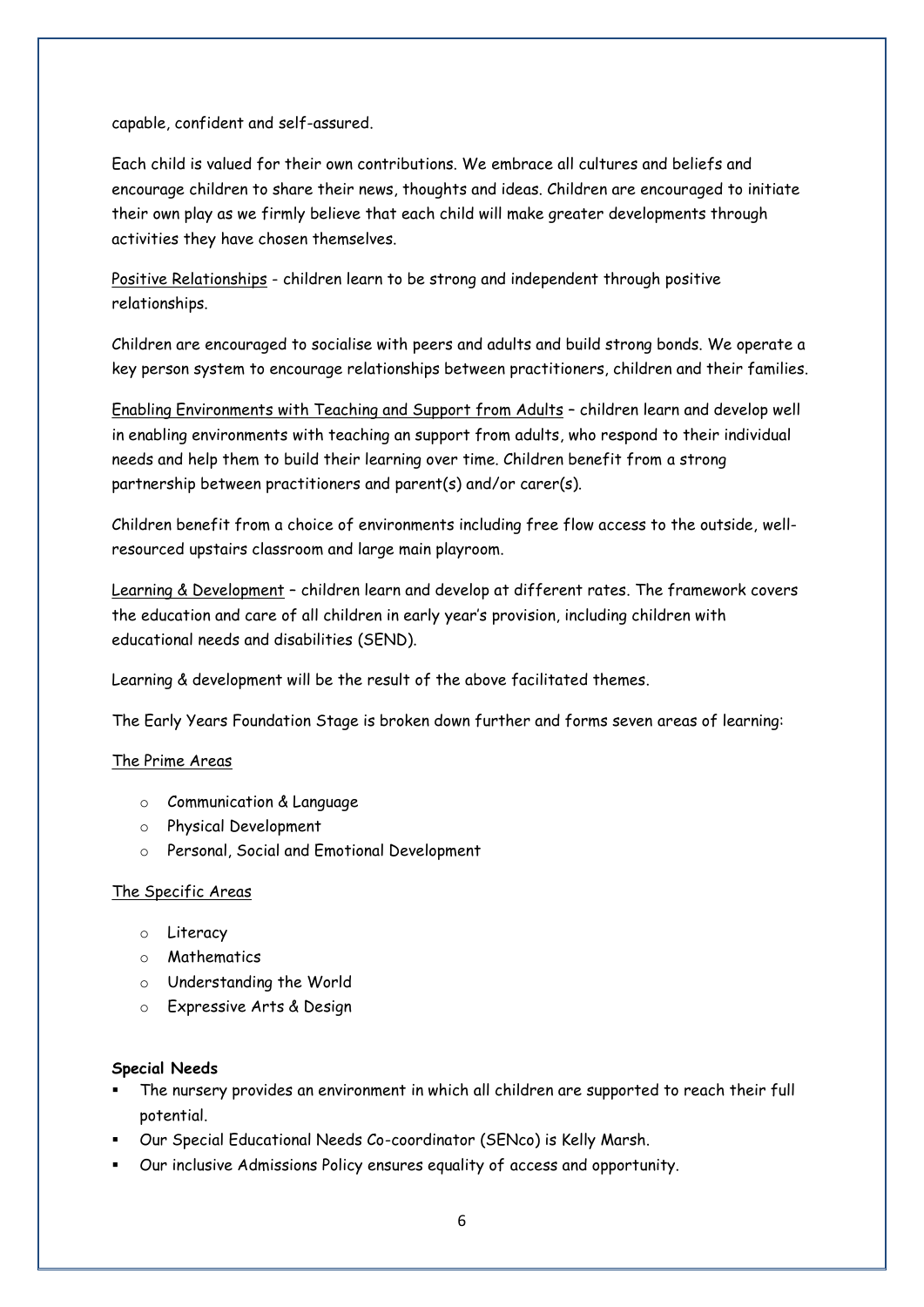- Staff work closely with parent(s)/carer(s) of children with SEND, to create and maintain a positive partnership and parents are informed at all stages of assessment, planning, provision and review of their child's education and development.
- The nursery liaise with other professionals involved with children with SEND and their families, including transfer arrangements to other settings and schools.
- A broad and balanced curriculum for all children is provided. A system of assessing, planning, do and review following the graduated approach; this incorporates the 'Universal Level, Targeted Support and 'Personalised/Individualised Learning' for children with SEND.
- Resources (human and financial) are provided to implement our SEND.
- In-service training for practitioners and volunteers are provided.

# **Clothing**

We have onsite wet weather suits and wellington boots for the children to borrow, enabling us to explore the outdoors all year round!

Aprons are provided and children are encouraged to wear them during craft activities. Care is taken to purchase washable pens and paints etc... However some fabrics may stain.

We do ask parents to provide a full set of clothes (including socks and pants) in their child's bag as we do explore the outdoors a lot and have various sensory activities on offer.

We ask that children wear clothing that enables independence in toileting and dressing. For example belts, dungarees and tights can be difficult for children to manage.

Nappy Changing

If your child wears a nappy please provide a bag with; a nappy, wipes and nappy sack. If your child is out of nappies, a change of clothes should be provided in your child's bag.

Dirty nappies are sent home with the child as we do not have the facilities to dispose of them.

# **Working in Partnership with Parent(s)/Carer(s)**

We understand the importance of working in partnership with parents and we have put systems in place to ensure that parent/carers and practitioners have regular forms of communication.

- We can offer home visits as an introduction where members of staff visit you and your child in their home environment. Some parents feel this is a positive introduction to the nursery staff as the child is in a relaxed environment and the staff can draw on the visit when the child starts the nursery.
- Consultations are provided for both the morning and afternoon parent/carers. This is a good opportunity to discuss how your child is settling, the progress they have made and ways to support your child.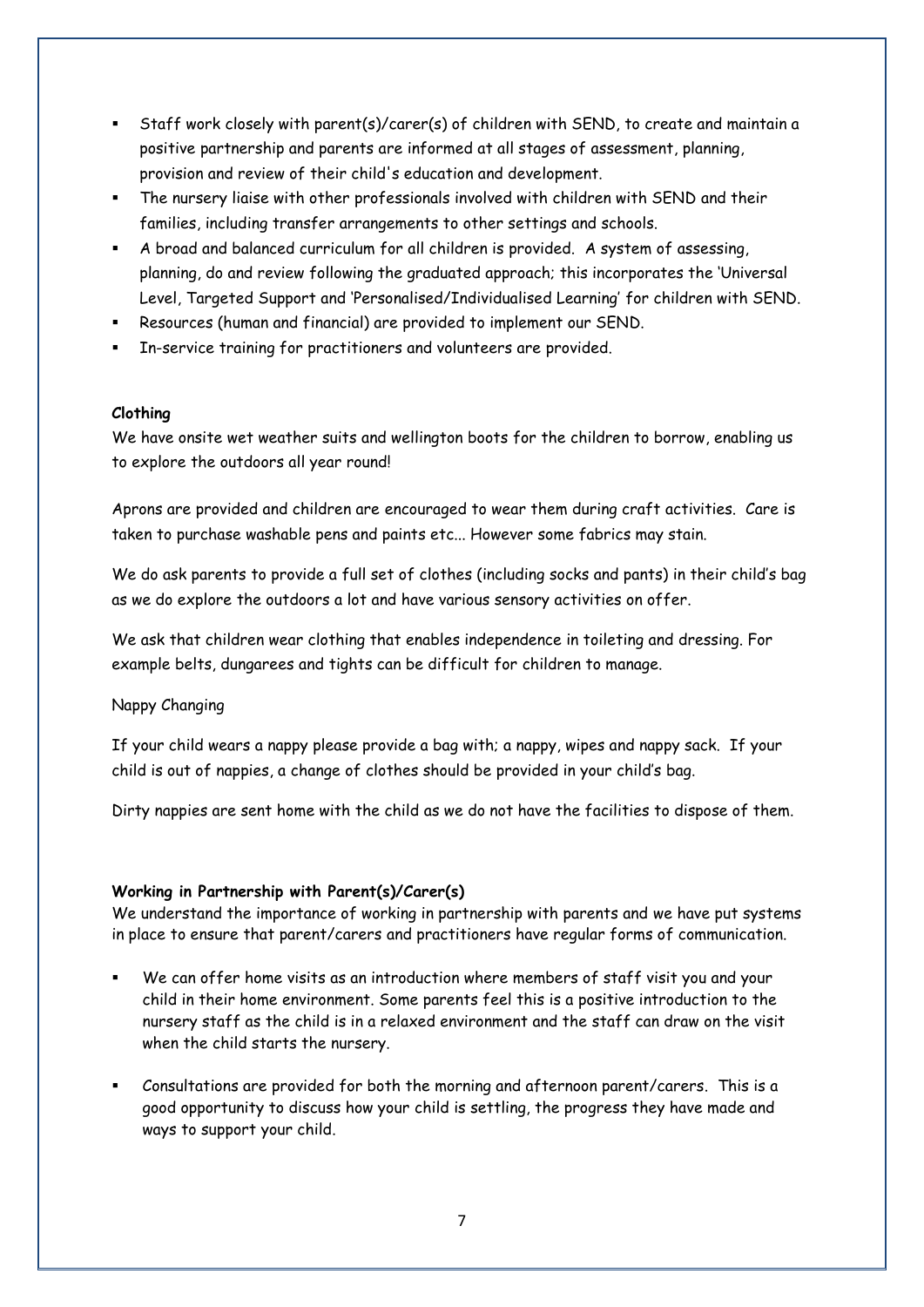Staff are always available to discuss any matter relating to your child- just ask! We have an open door policy for all.

Our website is very informative and provides details of activities, policies and procedures. **Our Facilities**

### **Classrooms**

The nursery has two classrooms which are fully equipped with resources to support, inspire and motivate children's learning and development.

#### **Kitchen**

We have a kitchen which is designed for child use. Children are invited to cook in the kitchen, make sensory activities such as play dough and prepare the children's fruit and vegetable snack. **Toilets**

There are three toilet areas within the nursery. All toilets have their own doors to offer privacy to your child and promote their independence. The sinks and toilets are all at child height. We work closely with parents to support toilet training as and when children are ready.

#### **Outdoors**

We consider outdoor play to be vital for your child's health, development and education. We offer a 'free flow environment'; where children can wander from the inside environment to the garden area.

#### **Consultation Room**

We have a room available to parent/carers for consultations / meetings. The room offers privacy and comfort and is available on request.

You are welcome to hire the room for meetings / outside organisations.

#### **Snack Provided and Birthday Treats**

- We offer cow's milk or water to drink at snack time. We like to vary the foods that we offer. We ensure that we provide a healthy, balanced snack of fresh fruit and vegetables. If for medical reasons, your child requires an alternative snack, please contact the nursery to arrange this.
- Children are able to prepare and serve their snack; developing independence and ability.
- We celebrate birthdays and welcome children to bring 'treats' for the children to take home. Treats should be bagged up ready to take home and ingredients should be listed.
- Your child needs to be provided with a named water bottle. This needs to be brought with your child each session. This enables children to access a drink throughout the session.

#### **Drop off/collection**

We ask parent(s)/carer(s) to wait outside the main entrance door until the start of the session; when the door will be opened. We ask that you assist children with their belongings ready for them to enter the nursery.

Similarly, when collecting your child you should wait outside the main door until the end of the session. To ease congestion within the nursery, the children will be brought out to the parent/carers individually. A member of staff will share your child's experiences with you.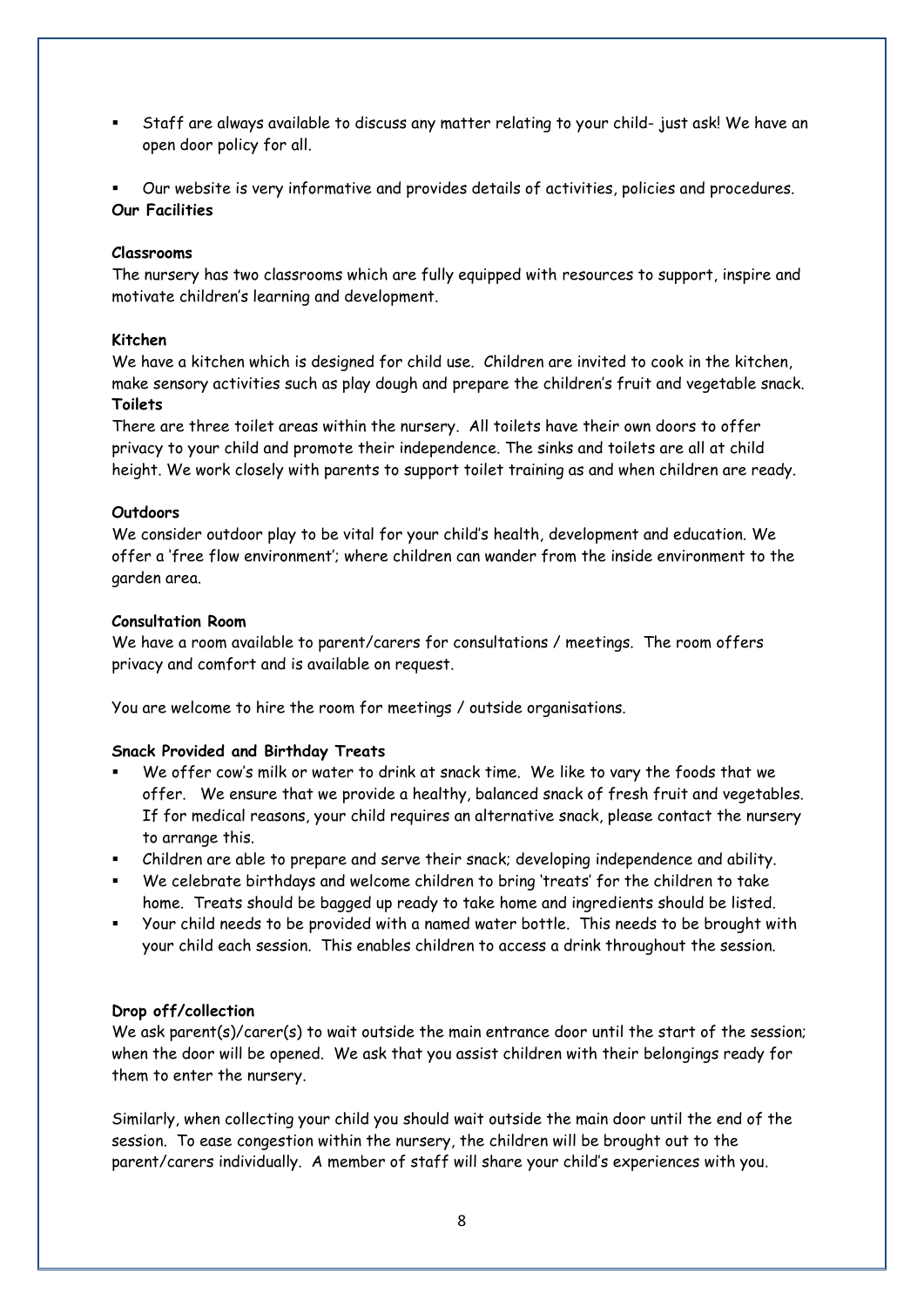#### **IMPORTANT**

Parent(s) must inform staff if their child is to be collected by a person other than the parent / carer and the parent must give the person collecting the password documented on your enrolment form.

Staff will refuse to let your child leave nursery with an unauthorised person.

The nursery's responsibility for a child will cease once the child is handed over to the parent / carer at the end of the session.

#### **Opening Times & Fees**

The nursery is open term time only, Monday – Friday, 38 weeks of the year.

The year is broken down into 6 terms; 1&2 (Autumn), 3&4 (Spring), 5&6 (Summer).

| Session            | Time                 | Fees (without FEE funding) | Fees (with FEE funding) |
|--------------------|----------------------|----------------------------|-------------------------|
| Morning Sessions   | 8:55am-12:10pm       | £22.00                     | £3.05                   |
| Lunch Club Session | 12.10pm- 12:50pm     | £4.90                      | £4.90                   |
| Afternoon Session  | $1:00$ pm- $3:30$ pm | £16.88                     | Free                    |
| Day Session        | 8:55am- 3:30pm       | £43.78                     | £14.05                  |

**Please be aware, that these figures may rise slightly to reflect inflation.** Funding Allocation

**Morning Session** - 0.25 hours of wrap around will be reflected in your fees if your child attends a morning session and is funded. 3 hours Free Early Education funding is allocated for each morning session attended (maximum of 15 hours per week). The funding will be allocated from 08:55am – 11:55am.

**All Day Session -** 0.75 hours of wrap around will be reflected in your fees if your child attends all day. 5 hours of funding is allocated per full day. A maximum of 15 hours per week may be used. The funding will be allocated from 8.55-11.55 for the morning session (3 hours) and from 12.50-2.50 for the pm session (2 hours).

**Lunch club** - charged at £4.90.

**Universal Funding** – This comes into effect the term after a child turns 3 and is capped at 15 hours per week for a 38 week term, with a maximum of 570 hours per academic year.

**30 Hour Funding (Extended funding)** - Families are to refer to [www.childcarechoices.gov.uk](http://www.childcarechoices.gov.uk/) to see if they meet the criteria for funding that exceeds 15hrs per week for a 38 week term, with a maximum of 570 hours per academic year. The family will be issued a code if they are eligible and this will be submitted to KCC by the setting following completion of a declaration form.

Due to the settings opening hours, the maximum hours of grant that can be claimed is 25hrs per week. Pembury School House Nursery can offer a limited number of fully funded sessions and these will be allocated at our discretion. \*Please refer to [www.childcarechoices.gov.uk](http://www.childcarechoices.gov.uk/) to determine if you meet the criteria for funding in excess of 15hrs. Fees will be charged on a two termly basis (term 1&2, 3&4, 5&6) and an invoice will be issued providing a clear breakdown. Payment must be made in full by the end of each term.

We offer the Free Early Education funding for children the term after their third birthday. The funding is offered for the first 3 hours of a morning session and for five hours of an allday session. Wraparound fees are charged for hours your child stays beyond this.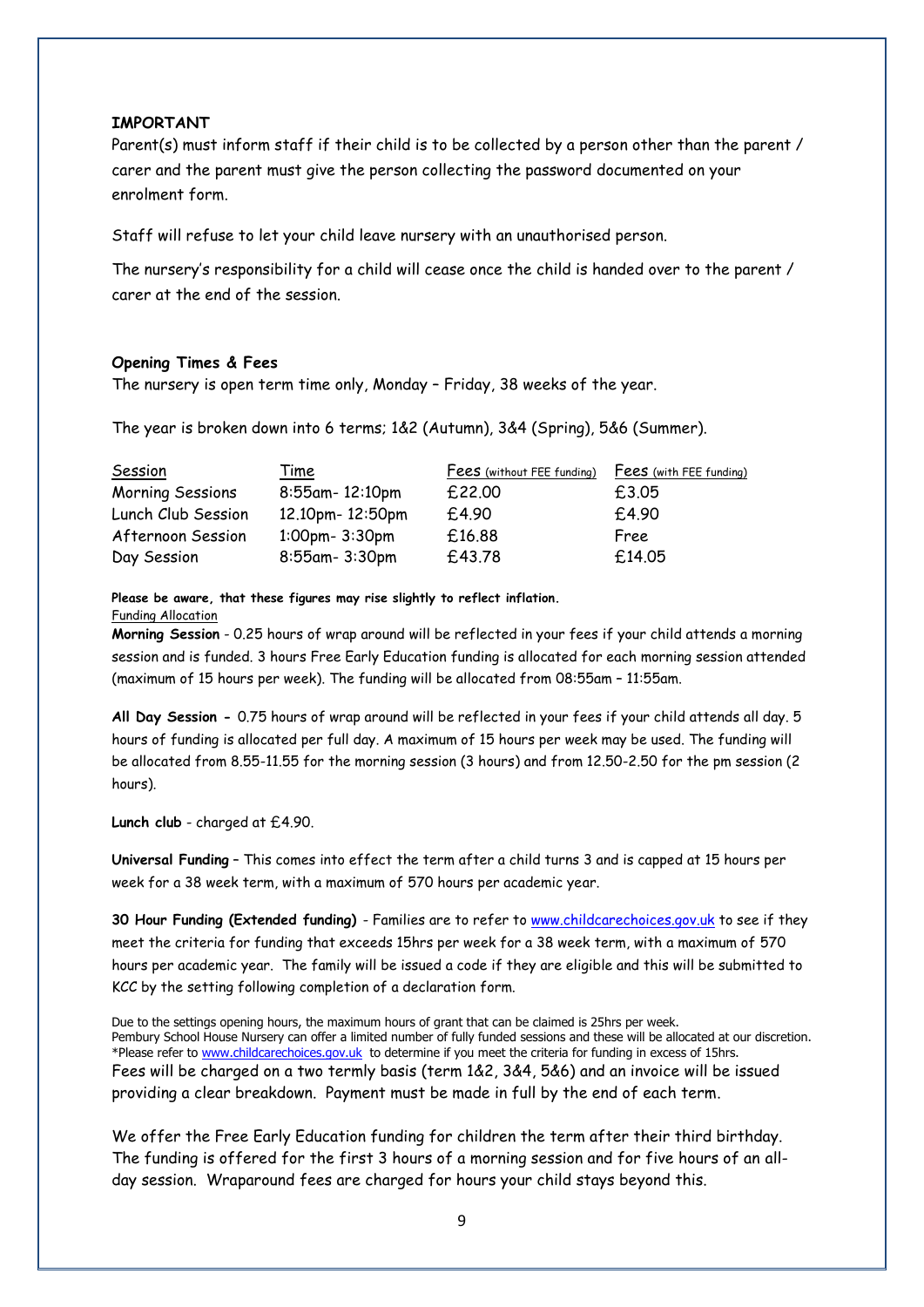Fees may be paid by standing order, bank transfer cash or voucher schemes such as Tax Free Childcare Vouchers. We regretfully do not accept cash or cheques.

Fees may be paid weekly, monthly or termly. We ask that regular payments are made and the full balance is met by the end of each single term (terms 1, 2, 3, 4, 5&6).

Fees will still be charged during periods of closure, for example due to health and safety such as bad weather.

We ask for a £45.00 annual voluntary contribution and we spread this out over the terms your child attends. This on average works out to be £1.18 per week. This fee helps us to keep our session fees as low as possible and is used to provide a range of resources and experiences.

# **Free Early Education Funding (FEE Funding)**

We complete all the necessary documents on your behalf to ensure you can access the 15 hour funding. The current guidelines given by the Local Authority are that children are entitled to the funding the term after their third birthday. The funding is offered in blocks of hours and fees may be charged for additional hours you request your child stays. Please refer to 'Opening Times & Fees' above for further information.

Please be aware that the fee figures stated in this document are a guide and may change slightly to reflect inflation. Please liaise with the setting for further information.

You may meet the criteria for 30hrs funding per week. You will need to determine this by visiting [www.childcarechoices.gov.uk.](http://www.childcarechoices.gov.uk/)

# **Holidays**

Parents / carers are asked to inform the nursery of holiday arrangements that will affect their child's attendance. Nursery fees will continue to be charged during absences.

# **Illness**

Parent / carers are required to inform the nursery if their child cannot attend nursery due to illness. The nursery is required to document the reason for absence and detail of illness. This is for safeguarding reasons and Free Early Education funding requirements.

In relation to The Covid-19 pandemic – please read our Coronavirus policy under the Prospectus and policy section. Please also advise us if any parent is a critical worker, we would need these details in case of a national or regional lockdown.

The nursery must be informed if your child is suffering from an infectious disease.

If a child is taken ill during a session staff will contact the parent/carer, failing that; the person(s) named on the Enrolment Form will be contacted to arrange collection of the unwell child.

Nursery fees will continue to be charged during absences.